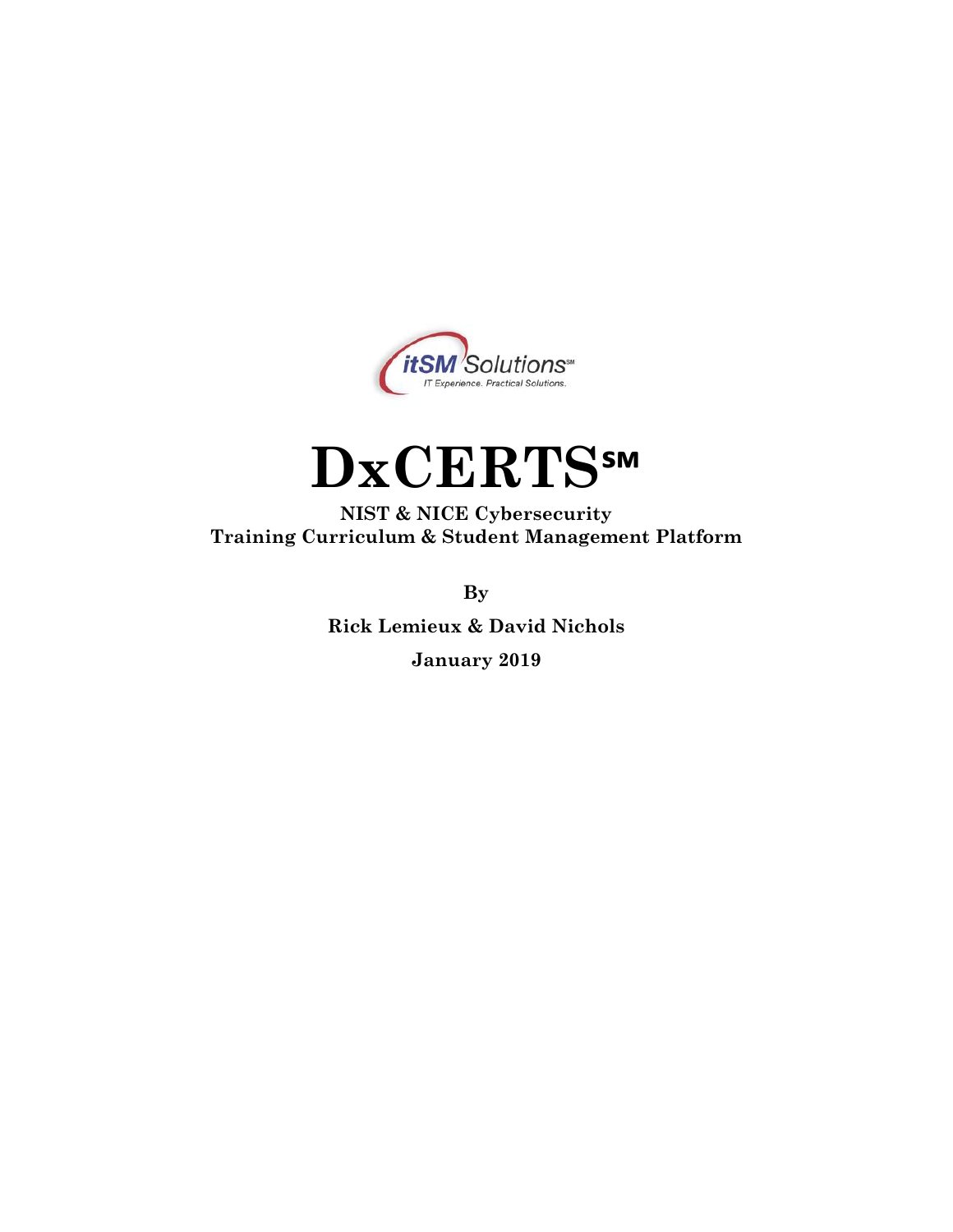#### *Copyright and Trademark Notice*

Copyright © 2018 itSM Publishing. itSM Solutions® is a Registered Trademark of itSM Solutions LLC. ITIL ® is a Registered Trademark, and a Registered Community Trademark of the Axelos, and is registered in the U.S. Patent and Trademark Office and is used here by itSM Solutions LLC under license from and with the permission of Axelos (Trademark License No. 0002). Other product names mentioned in this guide may be trademarks or registered trademarks of their respective companies.

#### *Notice of Rights / Restricted Rights Legend*

All rights reserved. No title or ownership of this document, any portion thereof, or its contents is transferred. No part of this document may be reproduced, stored in a retrieval system, or transmitted in any form or by any means, electronic, mechanical, photocopying, recording, or otherwise without the prior written permission of itSM Solutions LLC. Reproduction prohibitions do not apply to this document when reproduced for noncommercial use, or to excerpts or quotes for use in reviews or attributed quotes in other works of any type as allowed for in copyright law. For additional information, please contact:

itSM Solutions LLC 742 Mink Ave #135 Murrells Inlet South Carolina, 29576 401-480-5872 Web http://www.itsmsolutions.com

#### *Notice of Liability*

This guide is distributed "As Is," without warranty of any kind, either express or implied, respecting the content of this guide, including but not limited to implied warranties for the guide's quality, performance, merchantability, or fitness for any particular purpose. Neither the authors, nor itSM Solutions LLC, its dealers or distributors shall be liable with respect to any liability, loss or damage caused or alleged to have been caused directly or indirectly by the contents of this whitepaper.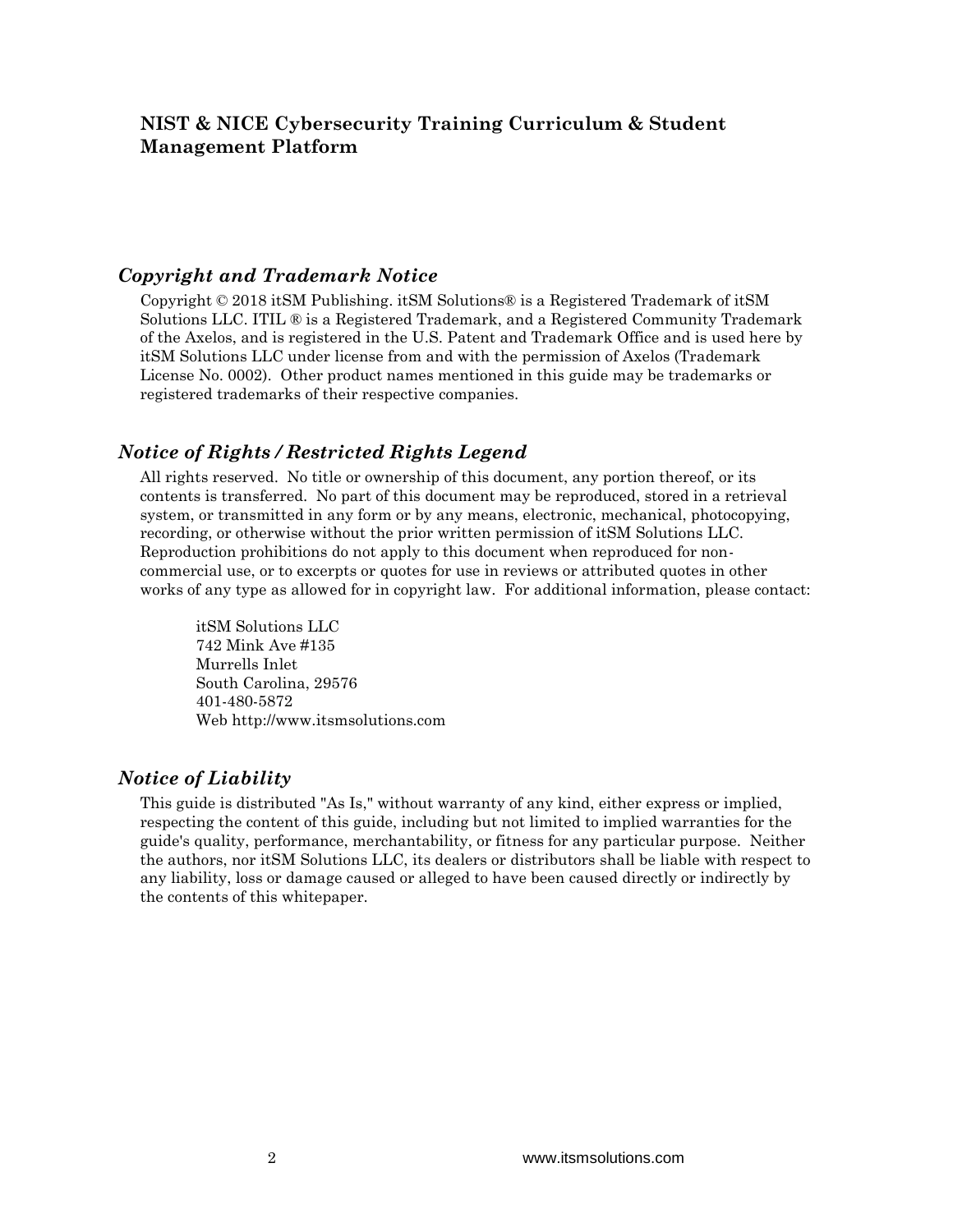#### *NIST & NICE Cybersecurity Certification Training Curriculum* Today, due to the ever changing threat landscape created by Digital

Transformation (DX) programs (IoT, Mobile, Cloud etc.) and a very sophisticated network of threat actors (i.e., the bad guys) enterprises need to build a workforce capable of engineering, maintaining and improving the best practice frameworks and methodologies required to identify, protect, detect, respond and recover from cyber-attacks.

itSM Solutions NISTCSF.COM is a global consortium of academic, government and industry thought leaders working together to create Digital Transformation (DX) Training Curriculum and Platforms (DxCERTS℠) that teach the knowledge, skills and abilities to operationalize the IT and NIST Cybersecurity frameworks, methodologies and technologies created by the **National Institute of Standards and Technologies (NIST), Axelos, ISACA and other internationally recognized institutes and organizations.**

The consortium's focus is to create online training curriculum that can be delivered in an instructor led classroom, virtual classroom, blended classroom or as a standalone self-paced video program.

The consortium is also focused on delivering online train-the-trainer services that will enable academic and enterprise institutions to utilize existing resources to support the delivery or mentoring portion of its IT & NIST Cybersecurity workforce development and continuing education program.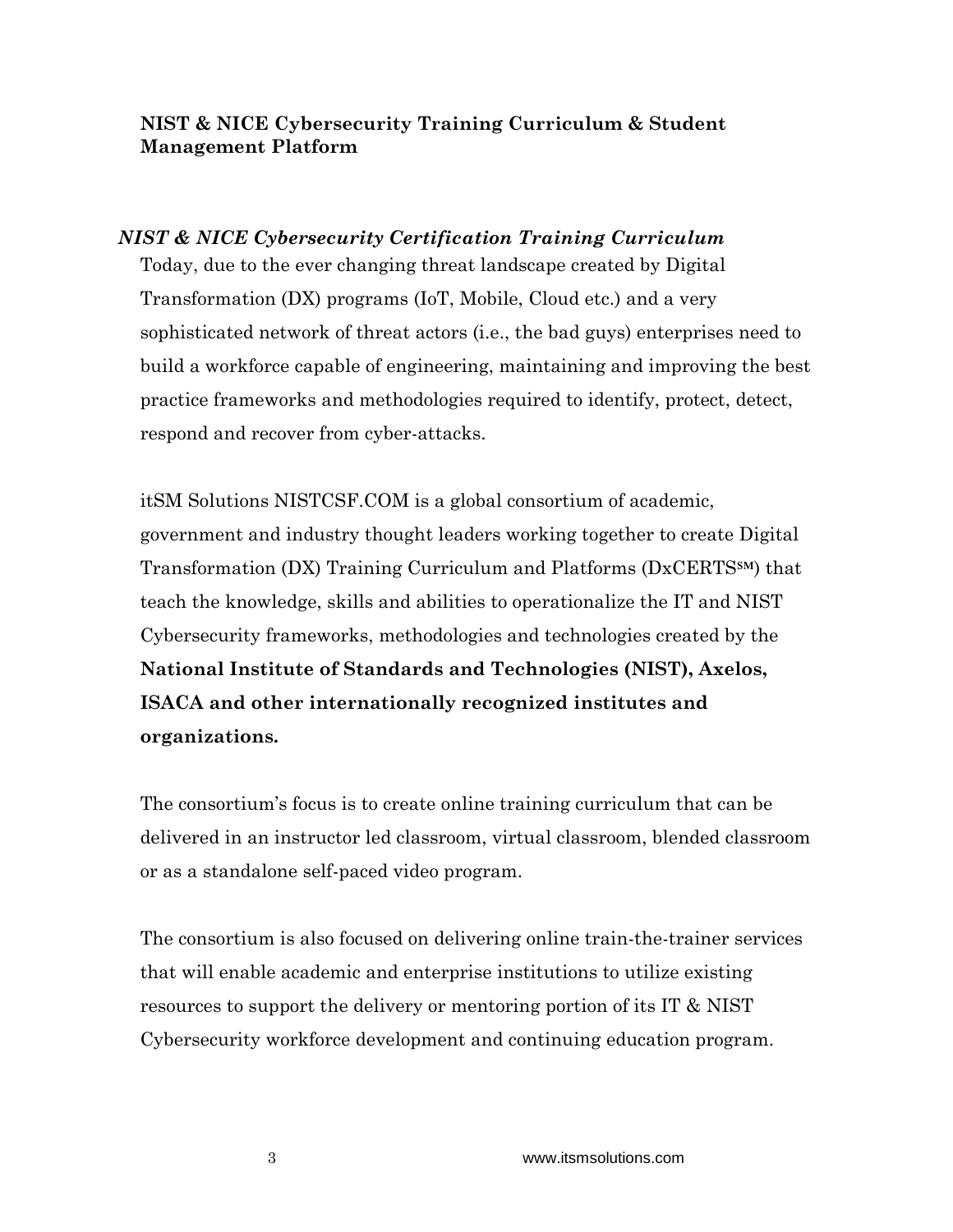The consortium's UMass Lowell NIST Cybersecurity Framework NCSF-CFM certification training programs were recently featured in the National [CyberWatch Center 2018 Innovations in Cybersecurity Education magazine.](https://nationalcyberwatchcenter.wildapricot.org/resources/Public%20Resourses/Innovations%20in%20Cybersecurity%20Education/NCC%20-%202018%20Innovations%20in%20Cybersecurity%20Education_WEB.pdf)

## *DxCERTS NIST/NICE Cybersecurity Curriculum & Student Management Platform*

DxCERTS is the industry's first online IT & NIST Cybersecurity career pathway training curriculum & student management platform designed specifically for K-12, higher education and enterprise learning & development organizations.

DxCERTS career pathway programs are aligned with the industry leading IT & Cybersecurity frameworks being adopted and operationalized by organizations across the globe. These frameworks include the NIST Cybersecurity Framework, NICE Cybersecurity Workforce Framework, ITIL, RESILIA, Cobit and the Digital Transformation Readiness Framework.

The online curriculum includes eight IT & NIST Cybersecurity career pathway programs plus one Business Soft Skill track which are designed to fit seamlessly into any existing academic or Learning & Development instructor-led or self-paced program.

[Click Here](https://www.itsmsolutions.com/wp-content/uploads/2019/03/DxCERTS-Course-Catalog-Feb-2019-rev3.pdf) for the DxCERTS Complete Curriculum Catalog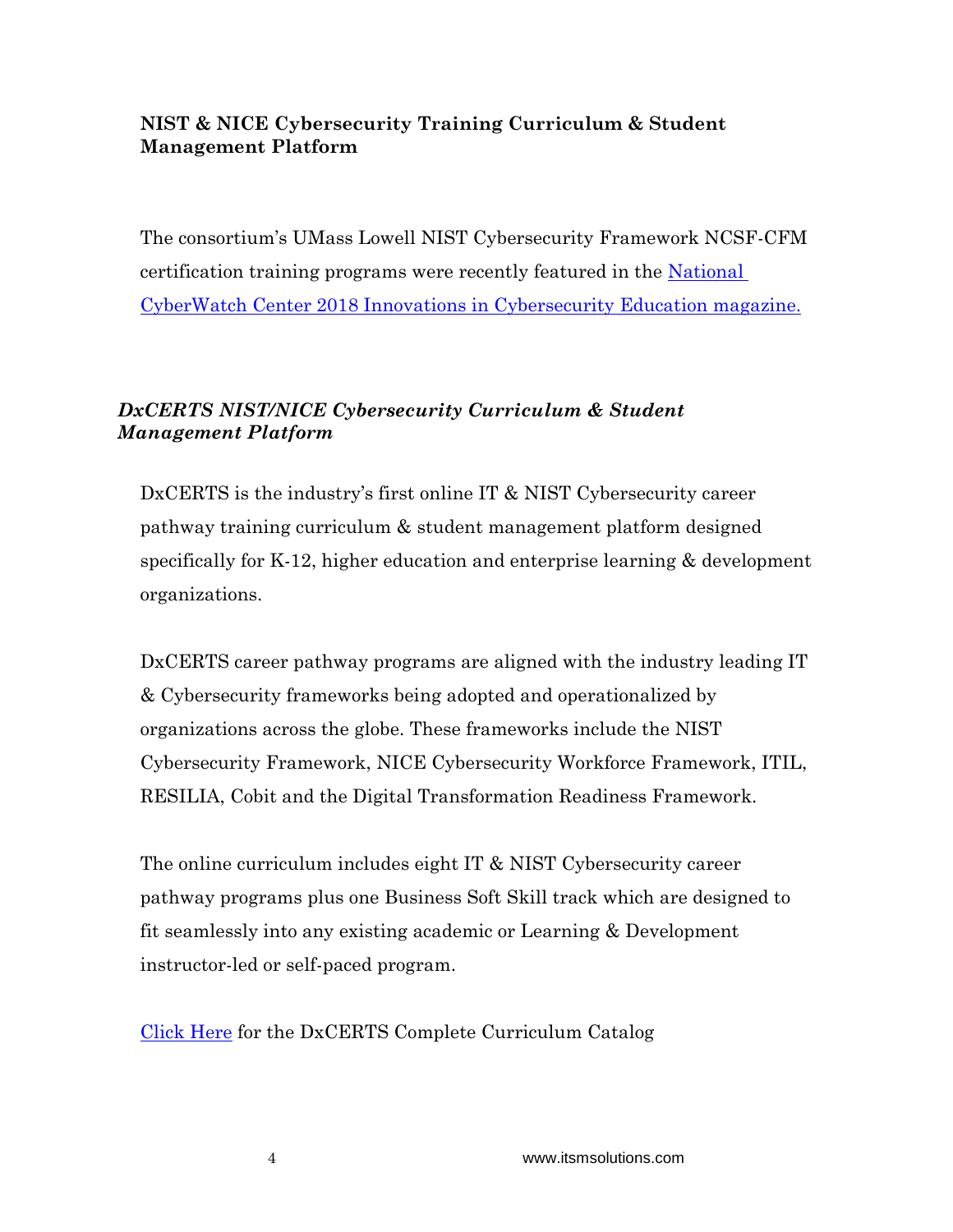

| <b>DxCERTS</b><br>Curriculum<br>Pathways                                         | <b>Digital Transformation</b><br><b>Readiness Framework</b><br>Curriculum                                                                                                                                                                                       | <b>NIST Cybersecurity &amp;</b><br><b>RESILIA Cyber Resilience</b><br><b>Framework Curriculum</b>                                                                                                                                                                                                        | <b>Digital Service Management &amp;</b><br><b>Digital Governance</b><br><b>Framework Curriculum</b>                                                                                                                                                        | <b>NICE Cybersecurity</b><br><b>Workforce Framework</b><br><b>Information Security Curriculum</b>                                                                                                                                                                                                                                                                                      | <b>NICE Cybersecurity</b><br><b>Workforce Framework</b><br>Network & System Admin Curriculum                                                                                                                                                                                                                                                  | <b>NICE Cybersecurity</b><br><b>Workforce Framework</b><br>Cloud Management Curriculum                                                                                                                                         | <b>NICE Cybersecurity</b><br><b>Workforce Framework</b><br>Software Programming Curriculum                                                                                                                                                                                                                                                                     | <b>NICE Cybersecurity</b><br><b>Workforce Framework</b><br><b>Project Management Curriculum</b>                                                                                                                                                | <b>NICE Cybersecurity</b><br><b>Workforce Framework</b><br><b>Business Skills Curriculum</b>                                                                                                                                                                                                                              |
|----------------------------------------------------------------------------------|-----------------------------------------------------------------------------------------------------------------------------------------------------------------------------------------------------------------------------------------------------------------|----------------------------------------------------------------------------------------------------------------------------------------------------------------------------------------------------------------------------------------------------------------------------------------------------------|------------------------------------------------------------------------------------------------------------------------------------------------------------------------------------------------------------------------------------------------------------|----------------------------------------------------------------------------------------------------------------------------------------------------------------------------------------------------------------------------------------------------------------------------------------------------------------------------------------------------------------------------------------|-----------------------------------------------------------------------------------------------------------------------------------------------------------------------------------------------------------------------------------------------------------------------------------------------------------------------------------------------|--------------------------------------------------------------------------------------------------------------------------------------------------------------------------------------------------------------------------------|----------------------------------------------------------------------------------------------------------------------------------------------------------------------------------------------------------------------------------------------------------------------------------------------------------------------------------------------------------------|------------------------------------------------------------------------------------------------------------------------------------------------------------------------------------------------------------------------------------------------|---------------------------------------------------------------------------------------------------------------------------------------------------------------------------------------------------------------------------------------------------------------------------------------------------------------------------|
| Pathway<br><b>Description</b>                                                    | This DxCERTS training and<br>mentoring program enables<br>students to learn the<br>knowledge, skills and abilities<br>to operationalize the digital<br>transformation best practices<br>outlined in the Digital<br><b>Transformation Readiness</b><br>Framework | This DxCERTS training and<br>mentoring program enables<br>students to learn the knowledge<br>skills and abilities to<br>operationalize the the<br>cybersecurity and cyber<br>resilience best practices outlined<br>in the NIST Cybersecurity and<br><b>RESILIA Cyber Resilience</b><br><b>Frameworks</b> | This DxCERTS training and mentoring<br>program enables students to learn<br>the knowledge, skills and abilities to<br>operationalize the Service<br><b>Management and Governance best</b><br>practices outlined in the ITIL and<br><b>Cobit Frameworks</b> | This DxCERTS training and<br>mentoring program enables<br>students to learn the<br>knowledge, skills and abilities to<br>perform the information security<br>workforce roles outlined in the<br><b>NICE Cybersecurity Framework</b>                                                                                                                                                    | This DxCERTS training and<br>mentoring program enables<br>students to learn the knowledge,<br>skills and abilities to perform the<br>networking and administration<br>workforce roles outlined in the<br><b>NICE Cybersecurity Framework</b>                                                                                                  | This DxCERTS training and<br>mentoring program enables<br>students to learn the<br>knowledge, skills and<br>abilities to perform the<br>cloud management<br>workforce roles outlined in<br>the NICE Cybersecurity<br>Framework | This DxCERTS training and<br>mentoring program enables<br>students to learn the<br>knowledge, skills and abilities<br>to perform the application and<br>software development<br>workforce roles outlined in the<br><b>NICE Cybersecurity Framework</b>                                                                                                         | This DxCERTS training and<br>mentoring program enables<br>students to learn the<br>knowledge, skills and abilities<br>to perform the project &<br>program management<br>workforce roles outlined in the<br><b>NICE Cybersecurity Framework</b> | This DxCERTS training and<br>mentoring program enables<br>students to learn the business<br>skills necessary to<br>communicate and work with<br>the various lines of business<br>within an enterprise                                                                                                                     |
| Pathway<br><b>Roles</b>                                                          | <b>DTRF</b> Engineer<br><b>DTRF Operations Analyst</b><br><b>DTRF Business Analyst</b><br><b>DTRF Expert Practitioner</b>                                                                                                                                       | <b>NISTCSF Engineer</b><br><b>NISTCSF Operations Analyst</b><br><b>NISTCSF Business Analyst</b><br><b>NISTCSF Risk Management</b><br>Analyst<br><b>Cyber Resilience Engineer</b><br><b>Cyber Resilience Operations</b><br>Analyst<br><b>Cyber Resilience Business</b><br><b>Analyst</b>                  | <b>ITSM Engineer</b><br><b>ITSM Operations Analyst</b><br><b>ITSM Business Analyst</b><br><b>ITSM Expert Practitioner</b><br><b>ITSM AGILE Practitioner</b><br><b>ITSM Governance Practitioner</b><br><b>DEVOPS Practitioner</b>                           | <b>INFOSEC Engineer</b><br><b>INFOSEC Operations Analyst</b><br><b>INFOSEC Business Analyst</b><br><b>INFOSEC Specialist</b><br>Ethical Hacker, Pen Tester,<br>Vulnerability Assessor, Forensics<br>Investigator, First Responder, Wireles<br>Network Professional, Auditor.<br>Manager / Officer, Healthcare<br>Professional, Secure Web Analyst,<br><b>Disaster Recovery Analyst</b> | <b>Microsoft MCSA</b><br><b>Microsoft MCSE</b><br><b>Cisco CCNA</b><br><b>Cisco CCNP</b><br><b>VMware Professional</b><br><b>CompTIA PC Specialist</b><br><b>CompTIA Server Specialist</b><br><b>CompTIA Network Specialist</b><br><b>CompTIA Cloud Specialist</b><br><b>CompTIA Linux Specialist</b><br><b>CompTIA Healthcare Technician</b> | <b>Amazon Web Services</b><br>Engineer<br><b>Amazon Web Services</b><br><b>Operations Analyst</b><br>Microsoft Azure Engineer<br><b>Microsoft Azure Operations</b><br>Analyst                                                  | <b>Software &amp; Application</b><br>Developer<br>Javascript Specialist, ASP.NET<br>Specialist, Angular 5 Specialist, SQL<br>Server Specialist, C+ Specialist, C++<br>Specialist, Python Specialist, Runline<br>Specialist, RUBY Specialist, HADoop<br>Specialist, PERL Specialist, RESTful<br>Specialist, RootStrap Specialist,<br><b>Selenium Specialist</b> | <b>Project Management</b><br>Professional<br><b>SCRUM Professional</b><br><b>AGILE Professional</b><br><b>RISK Management Professional</b>                                                                                                     | <b>Enterprise Business Skills</b><br>Cybersecurity Awareness, Operating<br>Systems, Sharepoint, Internet & Core<br>Computing, Legal, Web Design,<br>Accounting, Social Media, Human<br>Resources, Communication Skills,<br>Time Management Skills, Thinking<br>Critically, Business Etiquette,<br><b>Customer Service</b> |
| <b>Certification</b><br><b>Bodies</b>                                            | <b>APMG</b> International                                                                                                                                                                                                                                       | <b>APMG</b> International<br><b>Axelos / Peoplecert</b>                                                                                                                                                                                                                                                  | <b>Axelos / Peoplecert</b><br><b>ISACA</b>                                                                                                                                                                                                                 | <b>CompTIA</b><br>ISC <sub>2</sub><br><b>ISACA</b><br>MILE2                                                                                                                                                                                                                                                                                                                            | <b>CompTIA</b><br>Microsoft<br>Cisco<br>Vmware                                                                                                                                                                                                                                                                                                | Amazon<br>Microsoft                                                                                                                                                                                                            | Various                                                                                                                                                                                                                                                                                                                                                        | <b>Project Management Institute</b><br>(PMI)<br>Axelos<br><b>SCRUMstudy</b>                                                                                                                                                                    | Various                                                                                                                                                                                                                                                                                                                   |
| Alignment<br>with NICE<br><b>vbersecurity:</b><br>Workforce<br><b>Categories</b> | <b>Oversee &amp; Govern</b>                                                                                                                                                                                                                                     | <b>Securely Provision</b><br><b>Operate &amp; Maintain</b><br><b>Protect &amp; Defend</b><br><b>Oversee &amp; Govern</b><br><b>Collect &amp; Operate</b><br>Investigate<br>Analyze                                                                                                                       | <b>Securely Provision</b><br><b>Operate &amp; Maintain</b><br><b>Protect &amp; Defend</b><br><b>Oversee &amp; Govern</b><br><b>Collect &amp; Operate</b><br><b>Investigate</b><br>Analyze                                                                  | <b>Securely Provision</b><br><b>Operate &amp; Maintain</b><br><b>Protect &amp; Defend</b><br><b>Oversee &amp; Govern</b><br><b>Collect &amp; Operate</b><br><b>Investigate</b><br>Analyze                                                                                                                                                                                              | <b>Securely Provision</b><br><b>Operate &amp; Maintain</b><br><b>Protect &amp; Defend</b>                                                                                                                                                                                                                                                     | <b>Securely Provision</b><br><b>Operate &amp; Maintain</b><br><b>Protect &amp; Defend</b>                                                                                                                                      | <b>Securely Provision</b><br><b>Operate &amp; Maintain</b><br><b>Protect &amp; Defend</b>                                                                                                                                                                                                                                                                      | <b>Oversee &amp; Govern</b>                                                                                                                                                                                                                    | <b>Oversee &amp; Govern</b>                                                                                                                                                                                                                                                                                               |

**[Click here](https://nistcsf.com/nistcsf-com-licensing-partner/)** to learn more about our Curriculum Licensing & TTT programs. **[Click here](https://nistcsf.com/wp-content/uploads/2019/01/NIST.SP_.800-181-1.pdf)** to read NICE Cybersecurity Workforce Framework Publication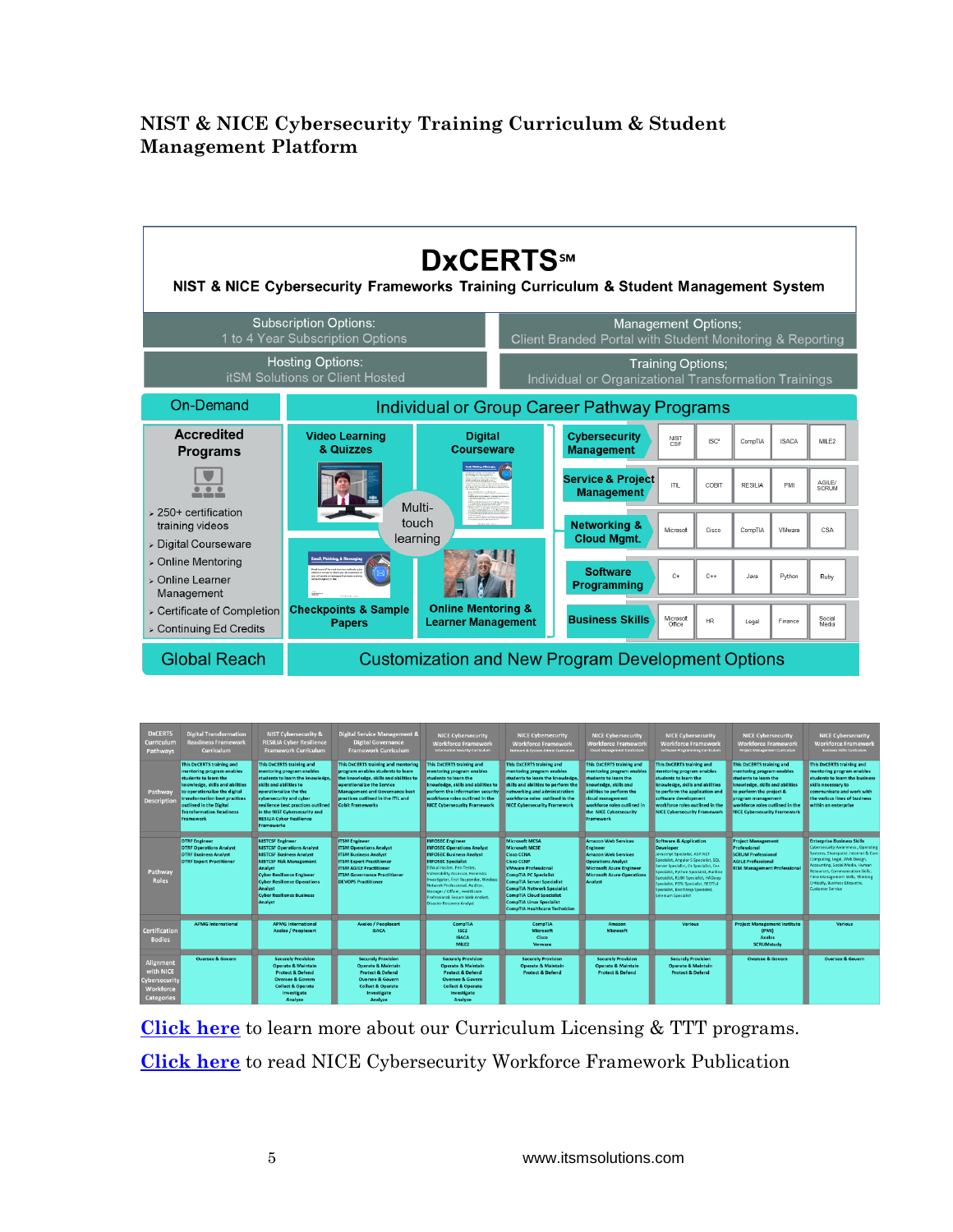## *DxCERTS Curriculum Benefits*

Listed below are the eight reasons your university, training company or enterprise learning and development organization should partner with itSM Solutions for its DxCERTS IT & NIST Cybersecurity career pathway curriculum subscription program.

- DxCERTS is the industry's first online NIST & NICE Cybersecurity career pathway training curriculum & student management platform designed specifically for K-12, higher education and enterprise learning & development organizations.
- DxCERTS career pathway programs are aligned with the industry leading IT & Cybersecurity frameworks being adopted and operationalized by organizations across the globe. These frameworks include the NIST Cybersecurity Framework, NICE Cybersecurity Workforce Framework, ITIL, RESILIA, Cobit and the Digital Transformation Readiness Framework.
- DxCERTS flexible pricing program provides enterprises of any size the ability to offer training to all of its IT & NIST Cybersecurity workforce.
- DxCERTS flexible delivery options enable the program to be adapted to any organizational structure and training schedule
- DxCERTS online Student Monitoring, Mentoring & Reporting platform ensures a successful outcome for both the student and employer
- DxCERTS online instructor Train-the Trainer program provides enterprises and academic institutions with the tools to quickly standup its own delivery and mentoring force.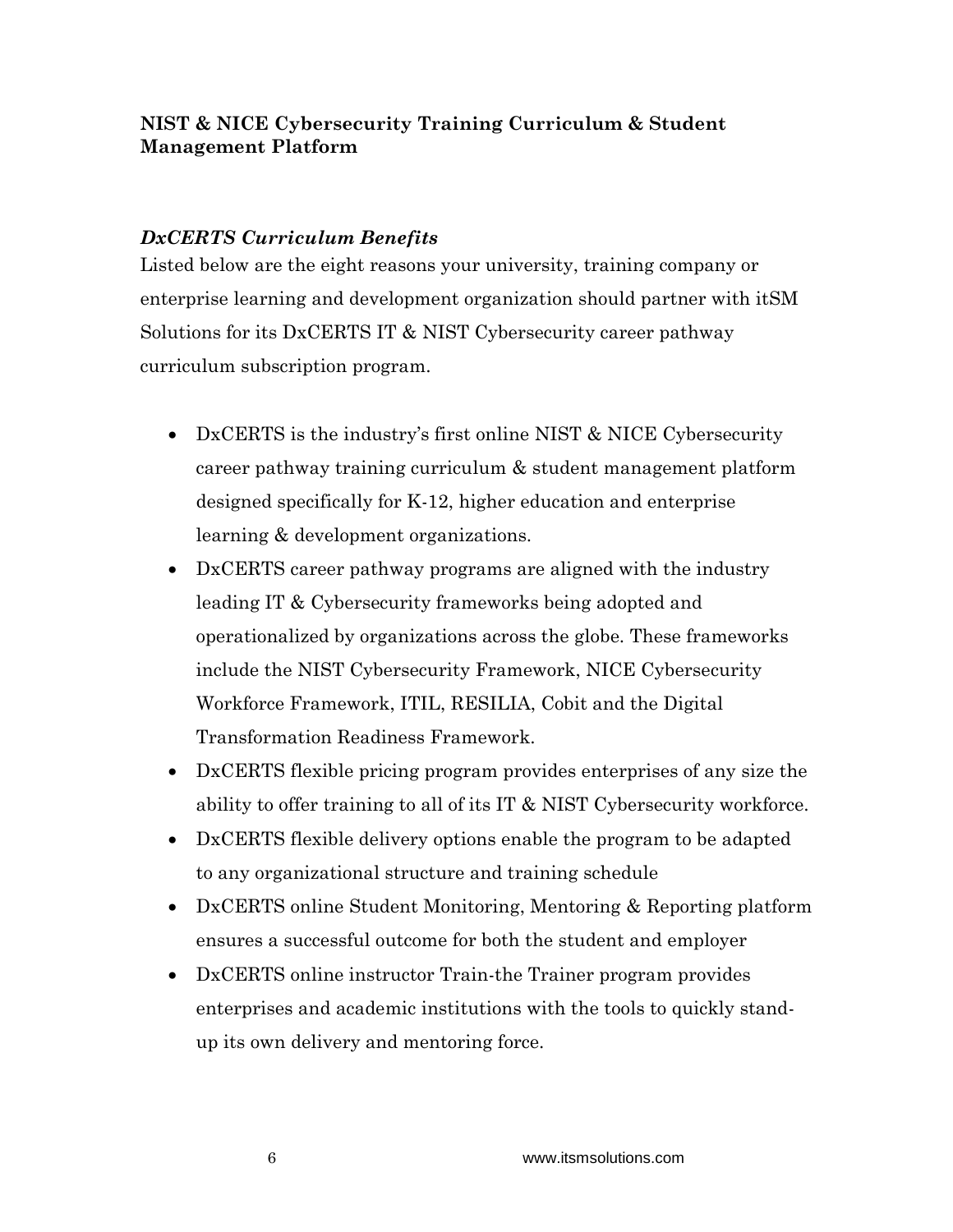- DxCERTS multi-year licenses enable individuals and enterprises to span the training over degree program years or enterprise budget cycles
- DxCERTS procure options include Credit Card, Purchase Order, HR Continuing Education Funds, and State of Federal Workforce Development or Grant Funds

## *DxCERTS – NIST Cybersecurity Framework Certification Curriculum*

This DxCERTS NIST Cybersecurity Framework (NIST-CSF) program teaches students how to Engineer & Operationalize a cybersecurity program based on the NIST Cybersecurity Framework.

The NIST Cybersecurity Framework (NIST CSF) training program was created in partnership with UMass Lowell (UML) a NSA/DHS National Center of Academic Excellence in Cyber Defense Research (CAE-R). The program was designed to train the engineering, operations and business teams responsible for operationalizing the framework controls (CIS 20 Critical Controls etc.) and management systems (ISO 27001 etc.) across an enterprise and its supply chain.

The UMass Lowell NIST Cybersecurity Framework – Controls Factory Model (NCSF-CFM) training program was created by Larry Wilson the CISO in the UMass president's office. The program was used to train the engineering, operations and business teams responsible for operationalizing the NIST Cybersecurity Framework Program controls (CIS 20 Critical Controls,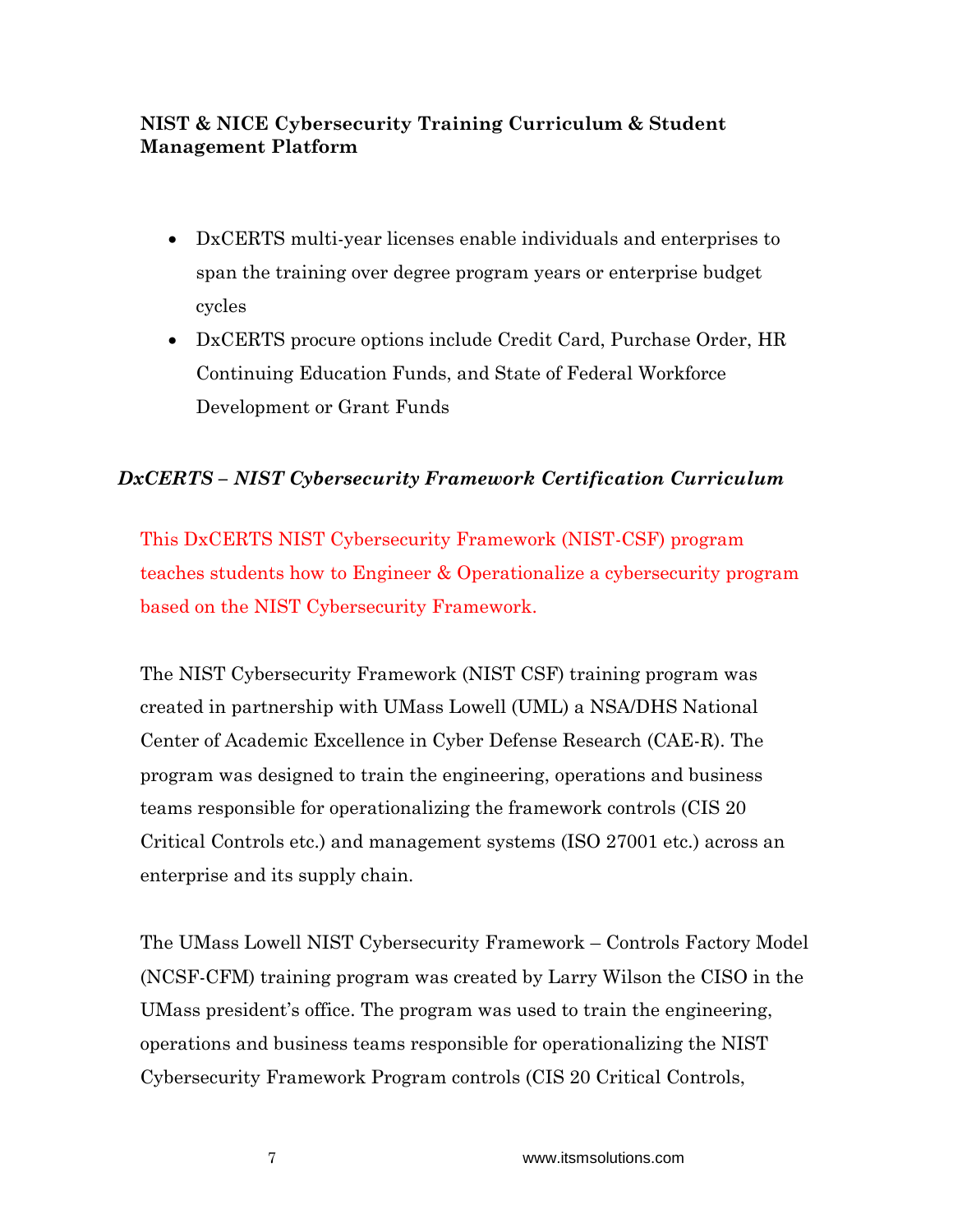ISO27002, PCI, AICPA etc.) across the university five campuses and its supply chain. The NCSF-CFM program has since been used to train other universities, governments and private corporations to do the same.

The NCSF Control Factory™ model helps enterprises organize the Engineering, Operations and Business Risk of an NCSF program. The model is completely adaptable, which means that each of the modules can easily be updated, replaced or modified with minimal impact on the overall solution. Organizations are free to choose the minimum set of controls its need to improve its cybersecurity risk profile and then over time adopt additional controls that will take it to a higher cybersecurity state. The factory approach allows for changes in the cybersecurity threat landscape, new vulnerabilities and the addition of improvements while still keeping a focus on the critical assets and identities.

The program teaches the knowledge, skills and abilities to:

- Develop a strategy to educate executives and board members about the NIST Cybersecurity Framework (NCSF) and why they should allocate funding to launch and maintain a program
- Create a Cybersecurity Program that will become policy for an organization or industry association
- Engineer a solution to operationalize the cybersecurity program across an enterprise and its supply chain using the UMass Lowell NCSF Controls Factory™ Model (NCSF-CFM)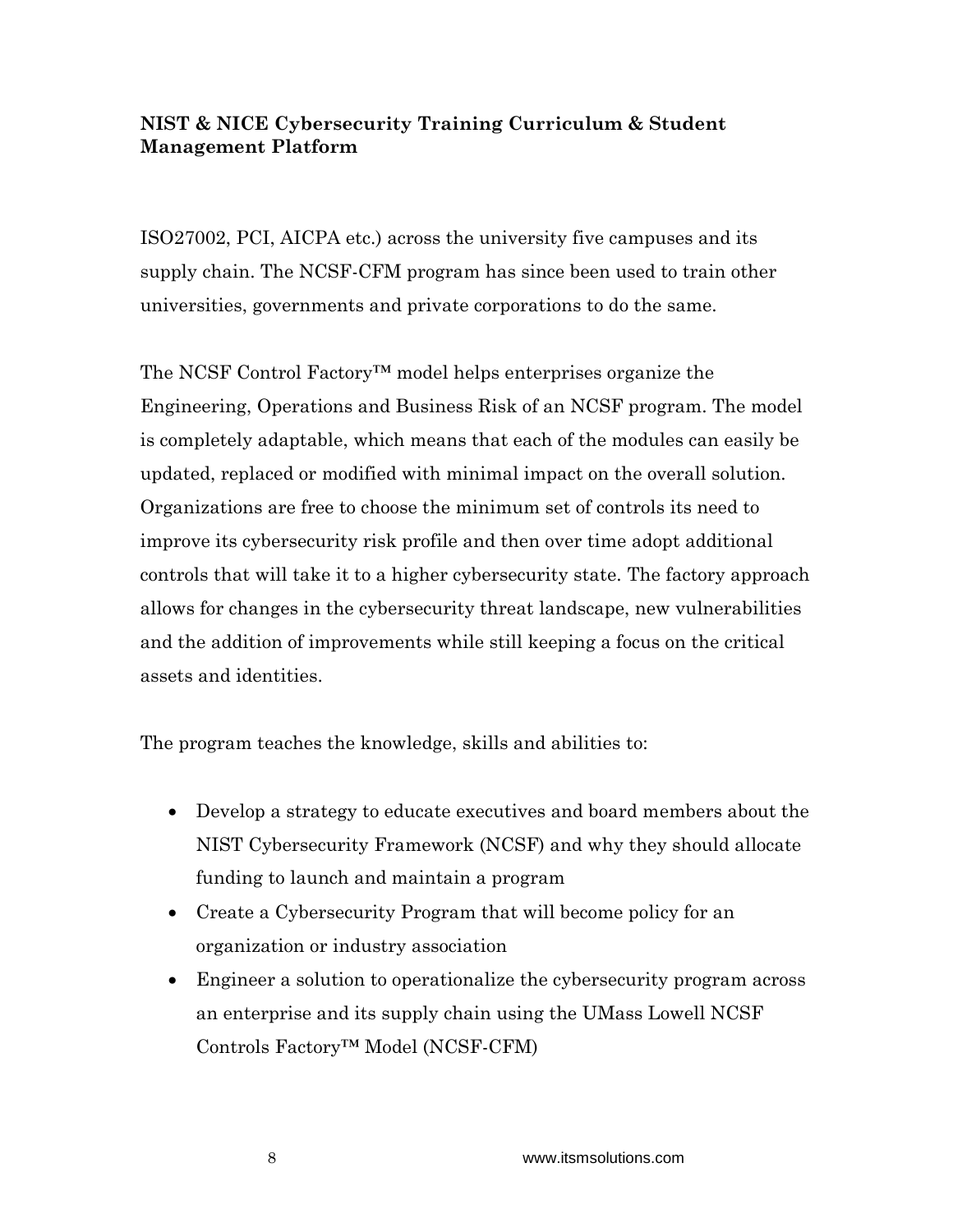- Build and Operate a Security Operations Center (SOC) to continuously monitor and respond to changes in the cybersecurity profile documented in the cybersecurity program
- Conduct continuous Business Risk assessments to compare the current profile against the target profile (documented in the program) to identify any gaps that need to be addressed

## **DxCERTS NIST Cybersecurity Framework Awareness Training Curriculum**

The DxCERTS NIST Cybersecurity Framework awareness training curriculum introduces students to the basic concepts associated with Digital Transformation, the NIST Cybersecurity Framework and Cybersecurity Risk Management.

## **NIST Cybersecurity Framework Foundation Certification Training**

This APMG accredited training program is targeted at IT and Cybersecurity professionals looking to become certified on how to operationalize the NIST Cybersecurity Framework (NCSF) across an enterprise and its supply chain. The NCSF Foundation training course outlines current cybersecurity challenges and explains how organizations who implement a NCSF program can mitigate these challenges.

## **NIST Cybersecurity Framework Practitioner Certification Training**

This APMG accredited training program is targeted at IT and Cybersecurity professionals looking to become certified on how to operationalize the NIST Cybersecurity Framework (NCSF) across an enterprise and its supply chain.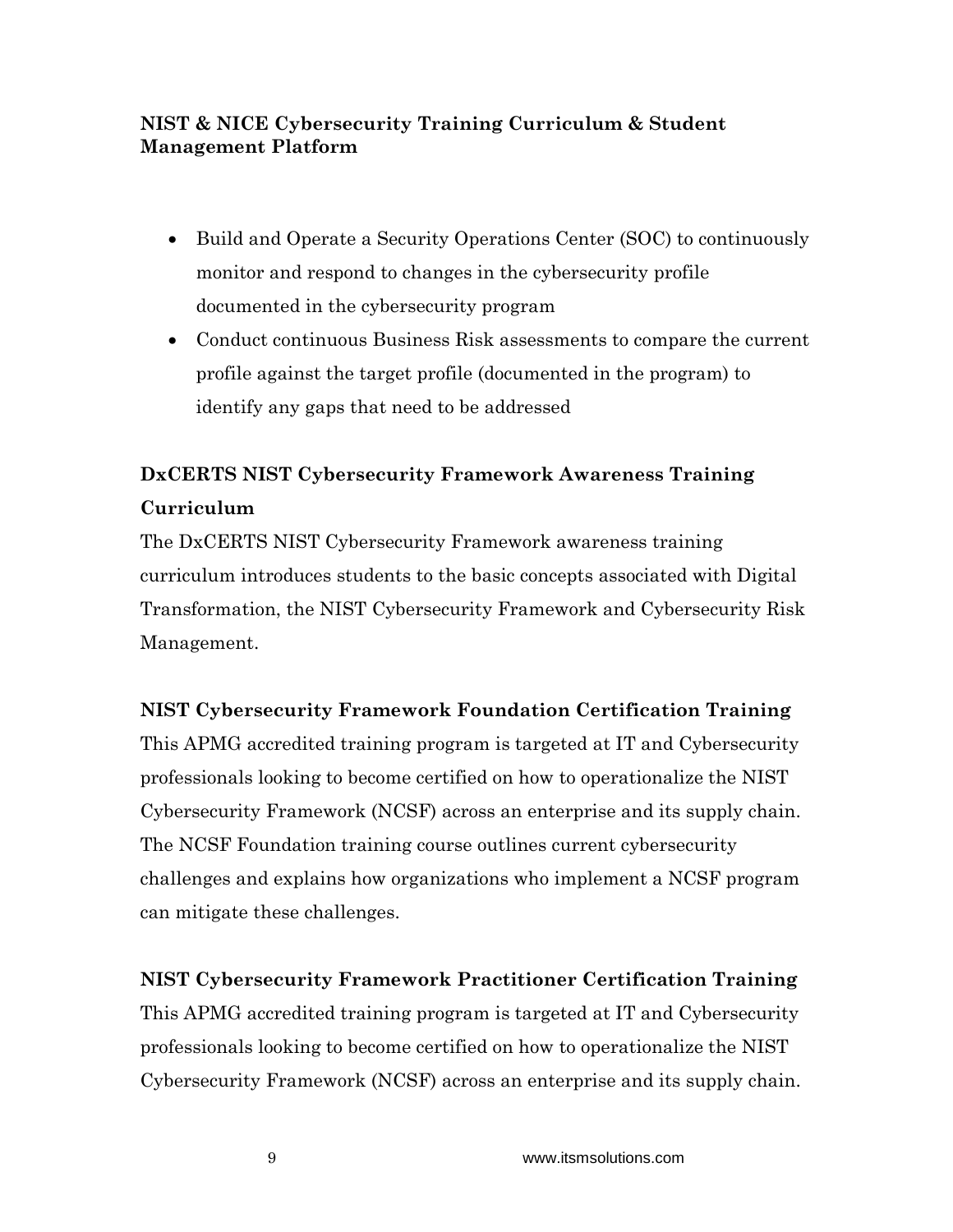The NCSF Practitioner program teaches the knowledge to prepare for the NSCF Practitioner exam plus the skills and abilities to design, build, test, manage and improve a cybersecurity program based on the NCSF.

# **NIST Cybersecurity Framework Boot Camp (Foundation + Practitioner) Certification Training**

This APMG accredited training program is targeted at IT and Cybersecurity professionals looking to become certified on how to operationalize the NIST Cybersecurity Framework (NCSF) across an enterprise and its supply chain. The NCSF Bootcamp program teaches the knowledge to prepare for the NSCF Boot Camp exam (Foundation + Practitioner) plus the skills and abilities to design, build, test, manage and improve a cybersecurity program based on the NCSF.

## *DxCERTS – NICE Cybersecurity Workforce Framework Certification Curriculum*

This DxCERTS NICE Cybersecurity Workforce Framework (NICE-CWF) training program teaches students the knowledge, skills and abilities to become Engineers, Analysts, Specialists & Risk Management Professionals in a cybersecurity organization.

The DxCERTS curriculum is aligned with the industry leading IT & Cybersecurity frameworks being adopted and operationalized by organizations across the globe.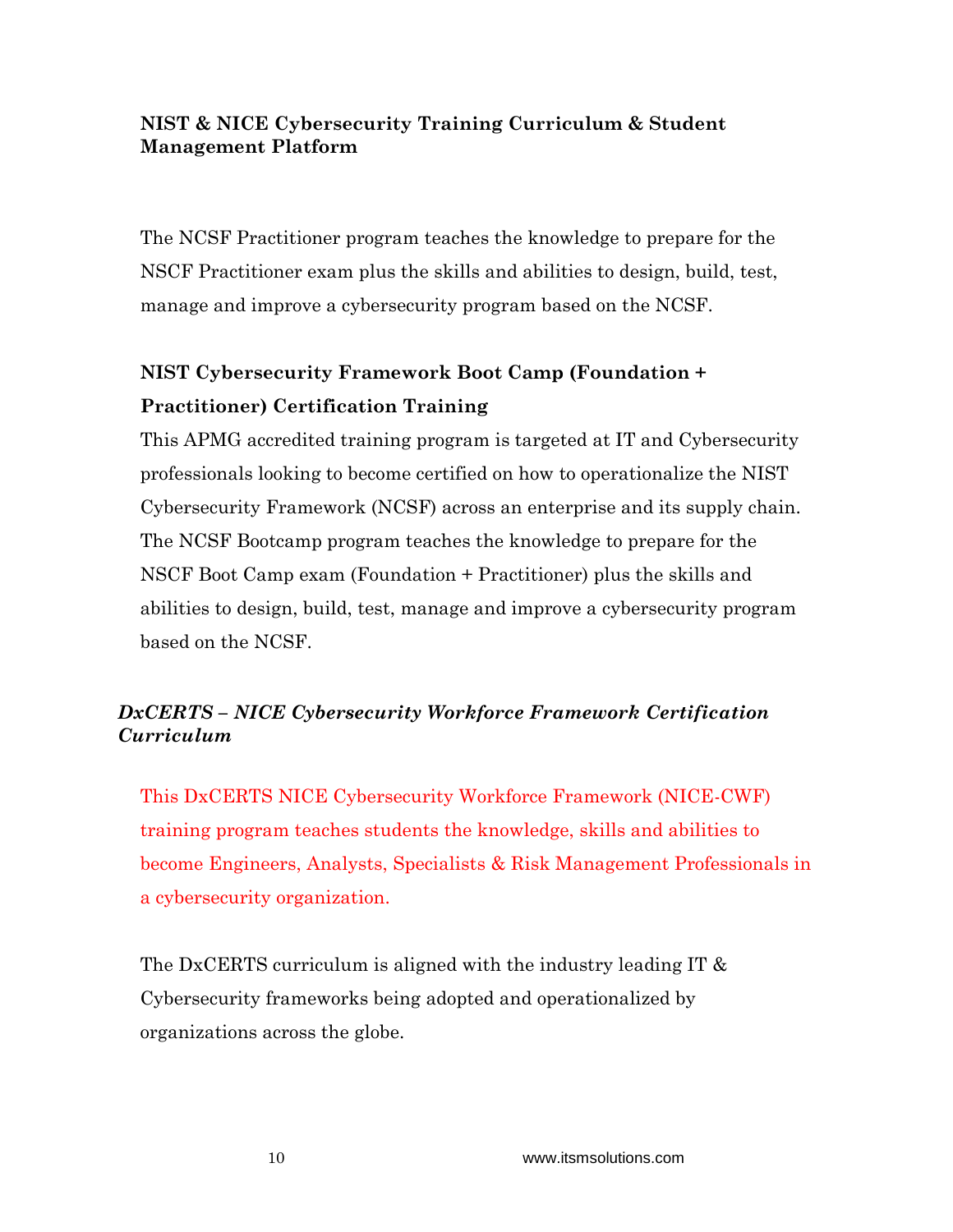The online curriculum includes eight IT & NIST Cybersecurity career pathway programs plus one Business Soft Skill track which are designed to fit seamlessly into any existing academic or Learning & Development instructor-led or self-paced program.

#### **DxCERTS NICE-CWF Practitioner Subscription**

This low cost, DxCERTS "All Access" subscription program provides students access to over 250 accredited training programs that will enable them to become certified in the most sought-after positions in IT & Cybersecurity including the NIST Cybersecurity Framework Foundation and Practitioner certification programs.

## **DxCERTS NICE-CWF MANAGED Practitioner Subscription**

This low cost, DxCERTS "All Access" managed subscription program provides students access to over 250 accredited training programs that will enable them to become certified in the most sought-after positions in IT  $\&$ Cybersecurity including the NIST Cybersecurity Framework Foundation and Practitioner certification programs.

This easy to use training and management program not only helps organizations get the right training to the right person at the right time but also equips the management team (Professors, HR, Learning & Development, Department Managers etc.) with a student management and reporting platform that enables them to ensure a successful, on-time, training outcome for both the student, employer and academic institution.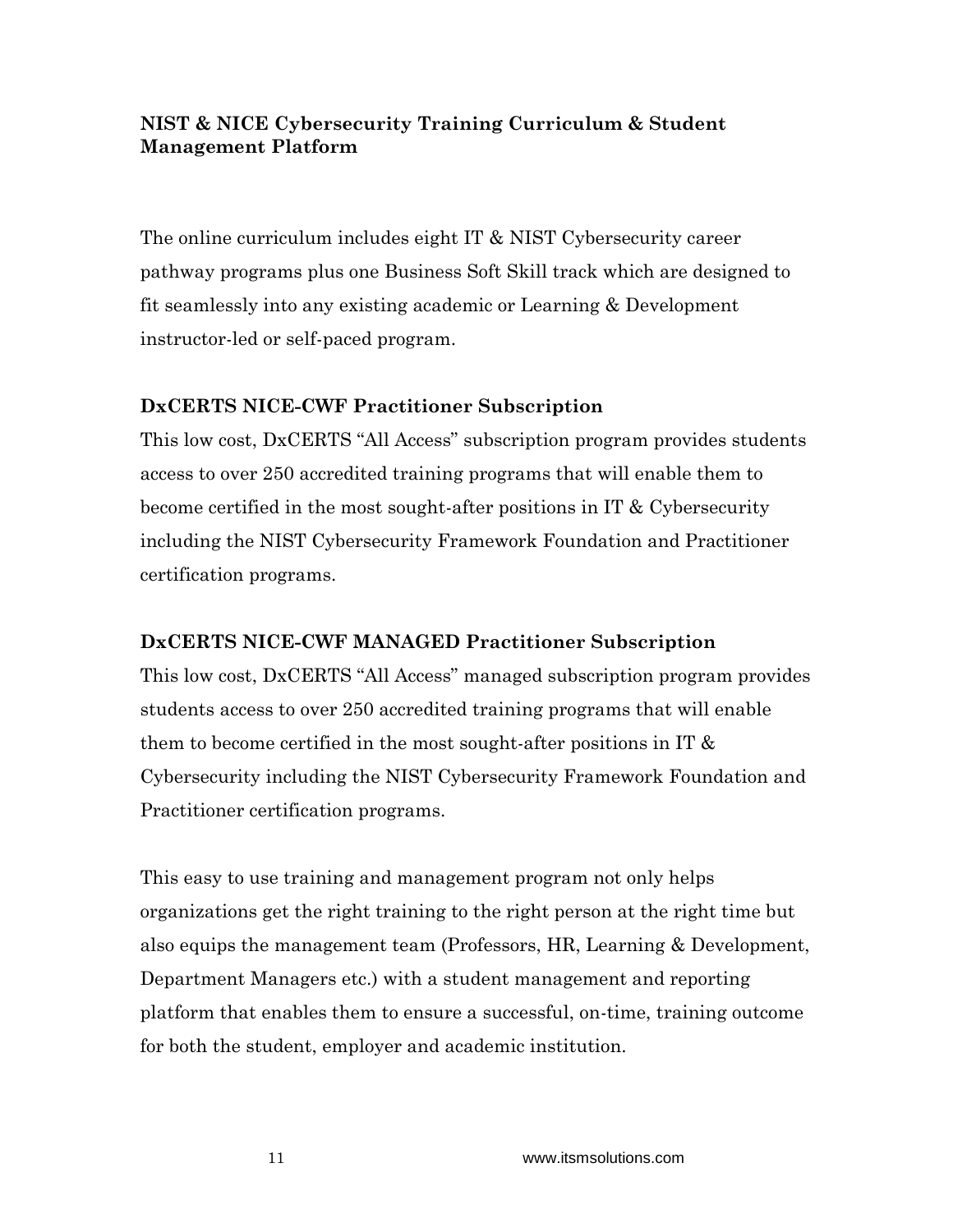#### *DxCERTS Curriculum Consortium Partners*

The following companies have come together to provide the operational infrastructure to support the DxCERTS curriculum consortium.

#### **Reseller Partners**

itSM Solutions has partnered with academic and private institutions to deliver the DxCERTS assessment and workforce development programs. Inaugural partners include New Horizons Computer Learning Centers, LRS Education Services, University of West Florida, Bryant University, GRC Sphere and Babbage Simmel.

## **Print and Digital Book Distribution**

itSM Solutions has partnered with Arvato Training & Education Services a global eCommerce platform an integrated eReader application which delivers print and digital book versions of the DxCERTS curricula to students anywhere in the world. Arvato is currently the exclusive delivery partner for Microsoft training and consulting education solutions worldwide.

## **Platform Partners**

itSM Solutions has partnered with leading Assessment, Learning Management and Simulation platform companies to deliver affordable training solutions for today's cyber enterprise. Inaugural partners include Career Academy and CyberSaint.

#### **Authoring Partners**

DxCERTS inaugural program NIST Cybersecurity Framework – Controls Factory Model™ (NCSF-CFM), was built in partnership with UMass Lowell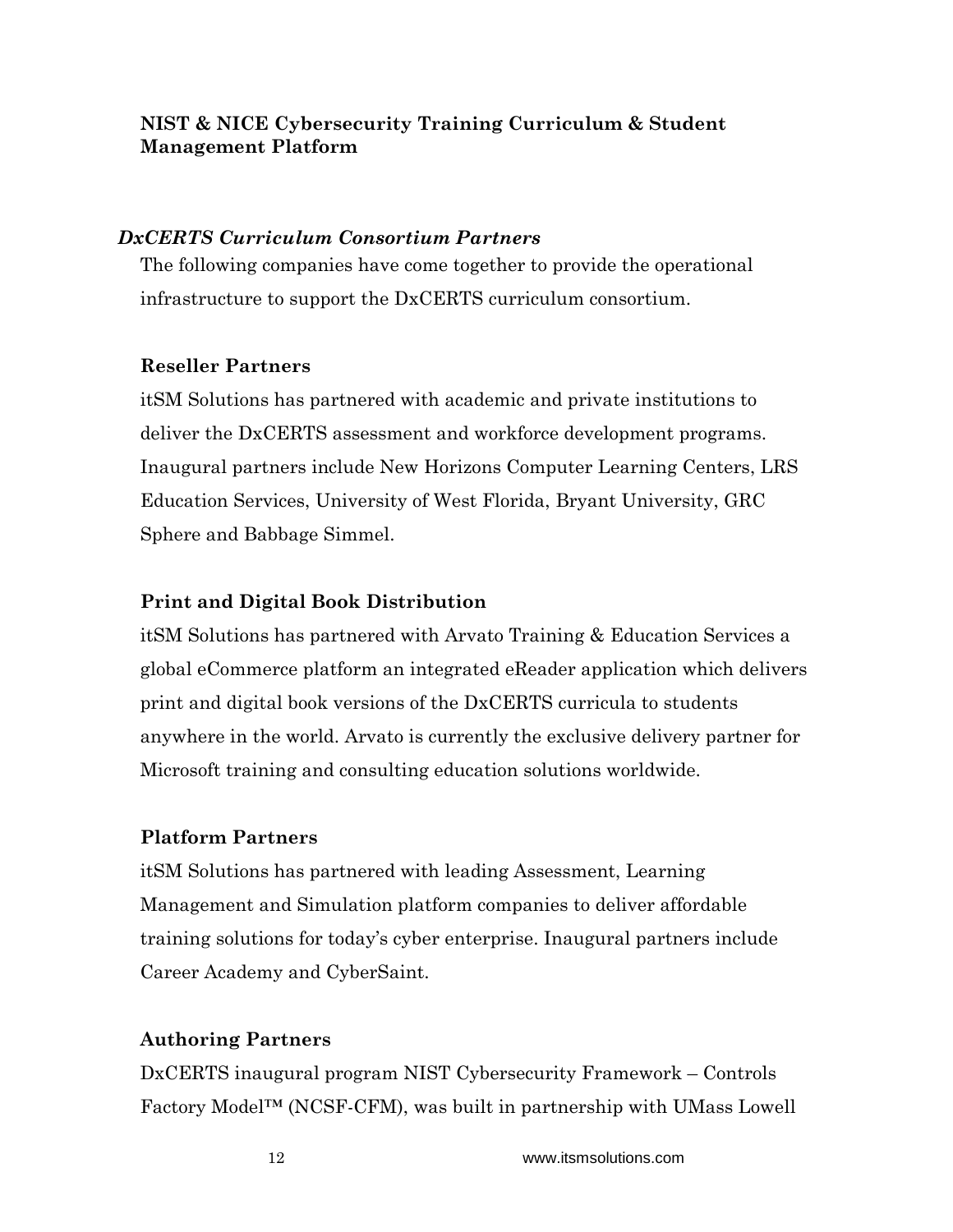(UML) a NSA/DHS National Center of Academic Excellence in Cyber Defense Research (CAE-R). NISTCSF.COM has since formed strategic partnerships with Axelos creator of the ITIL®, RESILIA® and PRINCE2 frameworks & methodologies, ISACA creator of the COBIT framework, The Institute for Digital Transformation creator of the Digital Enterprise Readiness Framework (DERF) and other academic and private industry partners to build out the rest of the DxCERTS portfolio.

## **Publishing Partners**

itSM Solutions is leading the development team to create assessment, remediation, certification and simulation training solutions for today's cyber enterprise

## **Accreditation Partners**

itSM Solutions has partnered with APMG for content accreditation and exam delivery services.

## *Summary*

Three things are certain: first, digital services are now at the center of most businesses; second, business is a moving target, third organizations are under attack from those trying to steal the information companies rely on for daily business operations and revenue.

The itSM Solutions DxCERTS training curriculum and student management system enables enterprises of any size to create a workforce capable of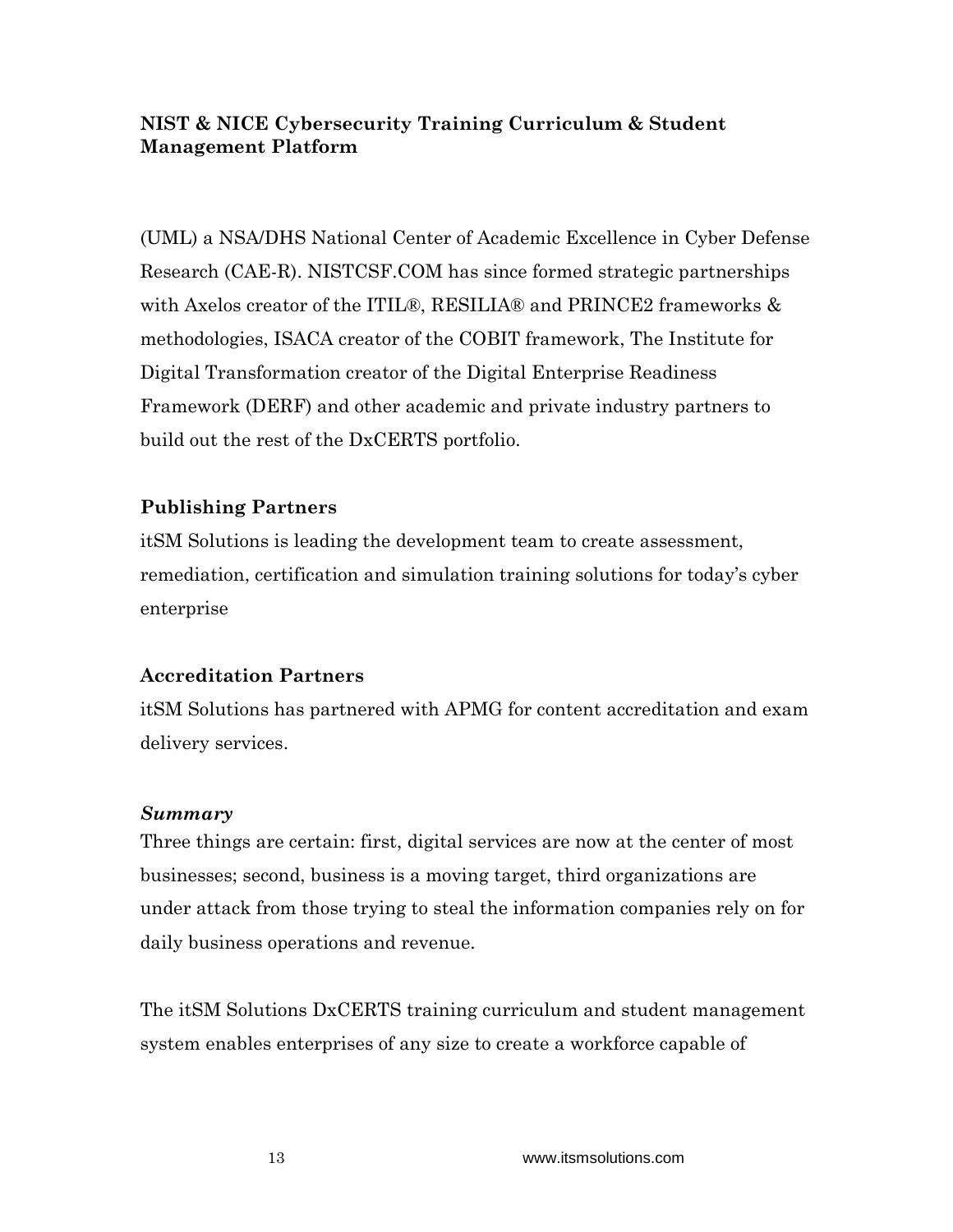identifying, protecting, detecting, responding and recovering from cyberattacks.